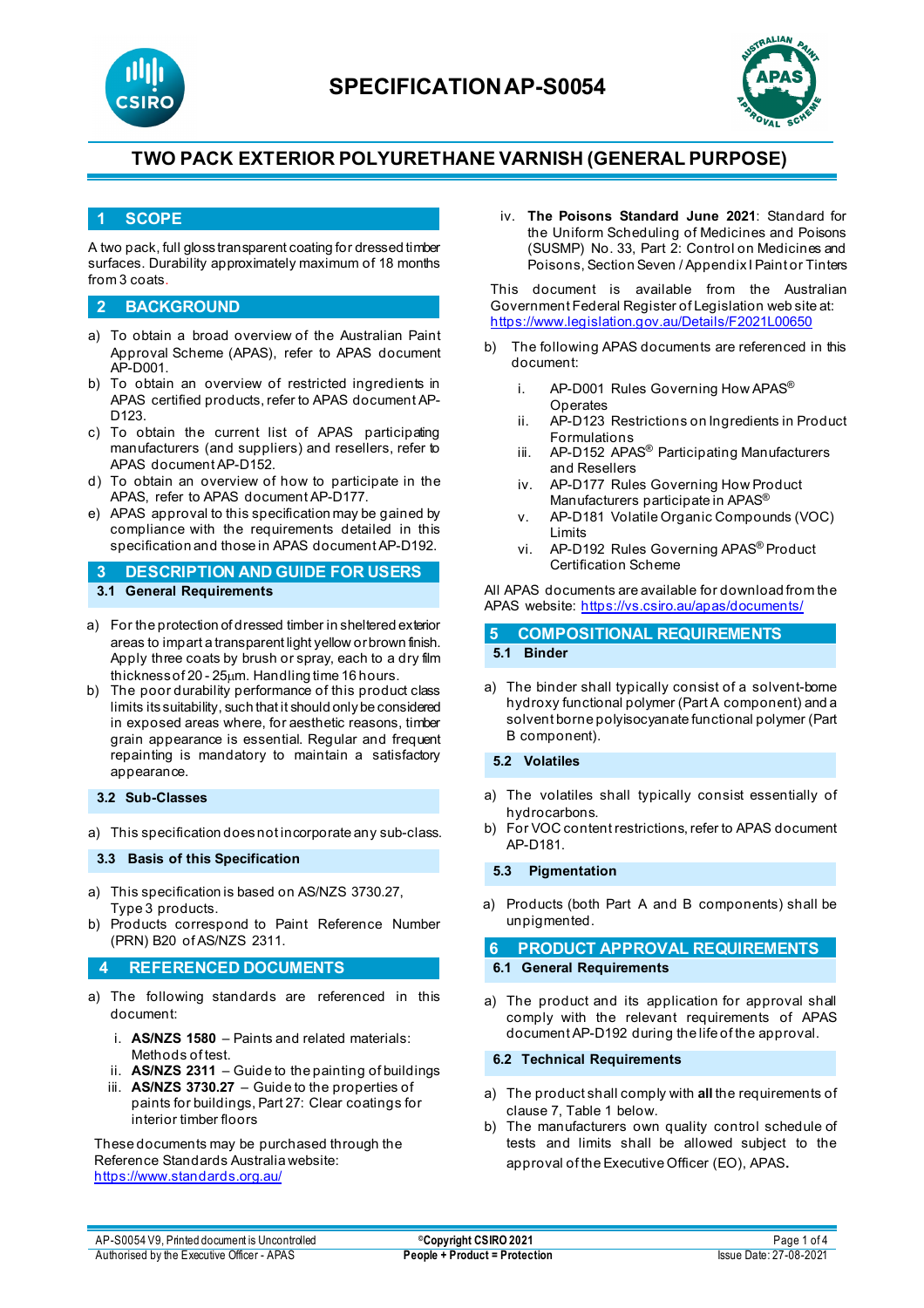



- c) On request, the EO may request the results of the tests for a batch and compare these with previous batches.
- d) Density and non-volatile content by weight (NVCW) figures for each production batch of the approved product shall be within ±3% of the actual (not theoretical) figures quoted in the original product approval submission (APAS document AP-D139).
- e) Subject to compliance with all the requirements of this specification, the level of Approval appropriate to the application shall be given to the system.

**6.3 Health and Safety Requirements**

- a) Shall not be a Schedule 1, Schedule 2 or Schedule 3 paint (SUSMP).
- b) The manufacturer's Safety Data Sheet (SDS) must be studied closely prior to using the product and complied with during use of the product.
- c) These products are a health and safety risk in terms of both the volatile organic solvents and the polyisocyanate component.
- d) Since the paint contains a hydrocarbon solvent, the wet paint is flammable and should be stored away from all sources of heat or ignition. Care should be taken to avoid contact with the skin by the use of protective clothing and barrier cream.
- e) Component containers should be resealed immediately after use and good ventilation provided during use to minimise the risk of fire or explosion and the long-term toxic effects of absorption of the vapour into the lungs. A full-face air fed respirator should be used when spraying. All pumping equipment should be adequately earthed.
- f) In higher concentrations, monomeric isocyanates in these products can cause throat irritation and in severe instances, asthmatic symptoms. Some workers are sensitised at airborne concentrations well below the normal hygienic standards. This precludes persons with a history of respiratory problems from using these products.
- g) Products intended for sale in Australia shall comply with all the requirements of the SUSMP. Products intended for sale in other countries shall comply with all local WHS and environmental requirements.
- h) The product shall comply with all requirements of clause 6.3 and 6.4 of APAS document AP-D192.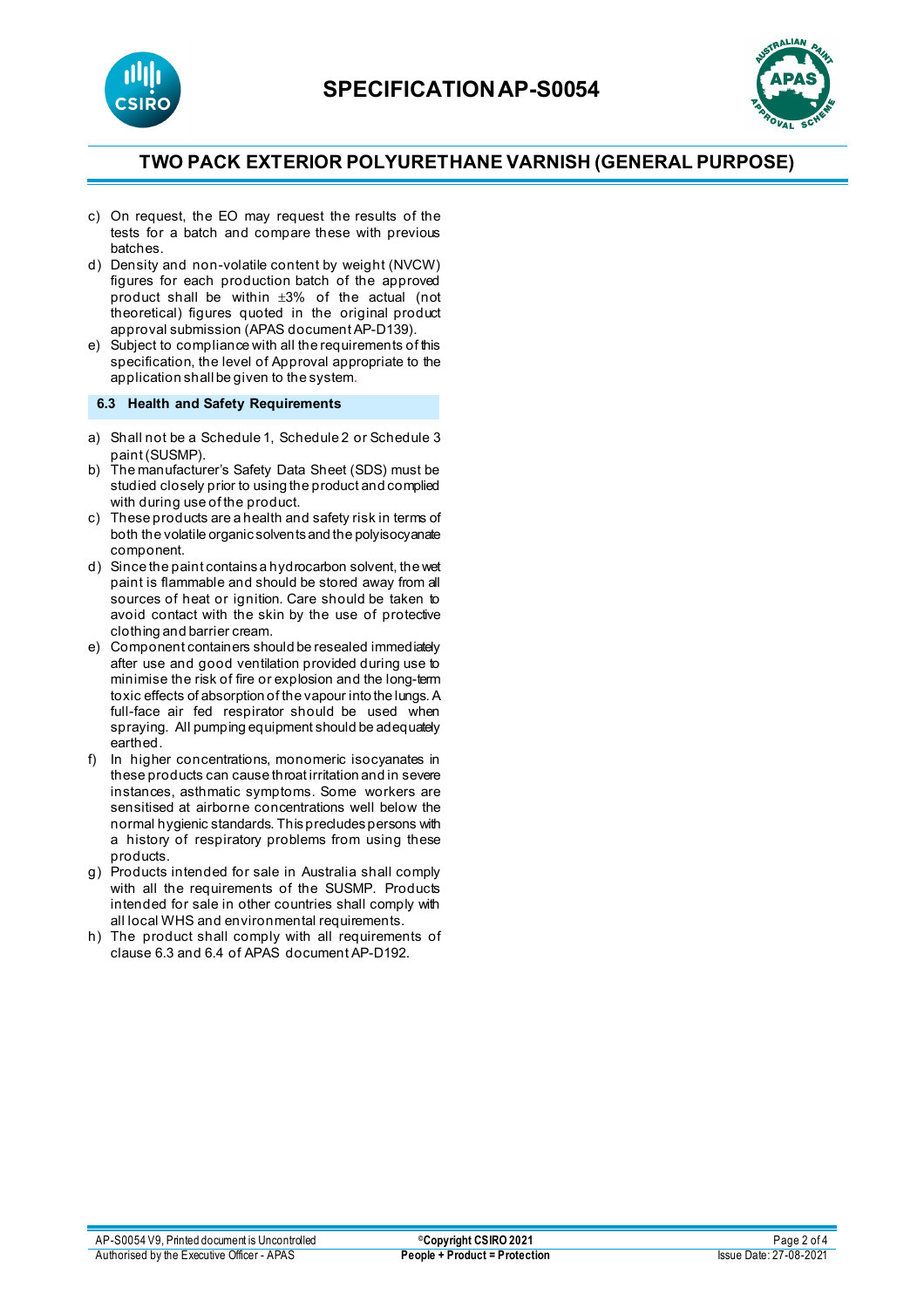



# **7 TABLE 1: PERFORMANCE PROPERTIES**

| <b>TEST</b>                                                                           | <b>AS/NZS</b><br>1580<br><b>METHOD</b> | <b>REQUIREMENTS</b>                                                                                                                                                             |  |
|---------------------------------------------------------------------------------------|----------------------------------------|---------------------------------------------------------------------------------------------------------------------------------------------------------------------------------|--|
| Individual Component Testing - To be carried out on both Part A and Part B components |                                        |                                                                                                                                                                                 |  |
| Preliminary examination                                                               | 103.1                                  | To be a clear, bright liquid free of any sediment, coarse particles, gel<br>or skin.                                                                                            |  |
| <b>Skin Formation</b>                                                                 | 203.1                                  | No skin or gelparticles to be formed.                                                                                                                                           |  |
| VOC Content                                                                           | <b>APAS</b><br>AP-D181                 | Refer to APAS document AP-D181 for method and limits.<br>If the APAS specification is not listed on AP-D181, a declaration of<br>VOC content is still required.                 |  |
| <b>Mixed Product Testing</b>                                                          |                                        |                                                                                                                                                                                 |  |
| <b>General Requirements</b>                                                           | <b>AS</b><br>3750.27                   | Shall comply with all the requirements of clause 5 Typical<br>Properties and Characteristics, except as amended as below.<br>All results shall be reported.                     |  |
| Surface Dry Condition                                                                 | 401.1                                  | Maximum 6 hours.                                                                                                                                                                |  |
| Hard Dry Conditions (Mechanical<br>Thumb Test)                                        | 401.6                                  | Maximum 16 hours.                                                                                                                                                               |  |
| Resistance to Water at Room<br>Temperature                                            | 455.1                                  | Not more than slight whitening or dulling, and to recover completely<br>in 2 hours.                                                                                             |  |
| Specular Gloss                                                                        | 602.2                                  | $\geq$ 85 units at 60°.                                                                                                                                                         |  |
| Finish                                                                                | 603.1                                  | Shall have a bright, uniform clear finish free from any visible defects.                                                                                                        |  |
| Durability                                                                            | 457.1                                  | Three coats exposed at a temperate site for 18 months shall show<br>no undue whitening, yellowing or discolouration. In addition, the<br>following minimum ratings shall apply: |  |
|                                                                                       |                                        | Degree of change in gloss<br>≤3                                                                                                                                                 |  |
|                                                                                       |                                        | Checking, cracking<br>≤1                                                                                                                                                        |  |
|                                                                                       |                                        | Flaking, blistering<br>≤1                                                                                                                                                       |  |
| VOC Content                                                                           | <b>APAS</b><br>AP-D181                 | Refer to APAS document AP-D181 for method and limits.<br>If the APAS specification is not listed on AP-D181, a declaration<br>of VOC content is still required.                 |  |